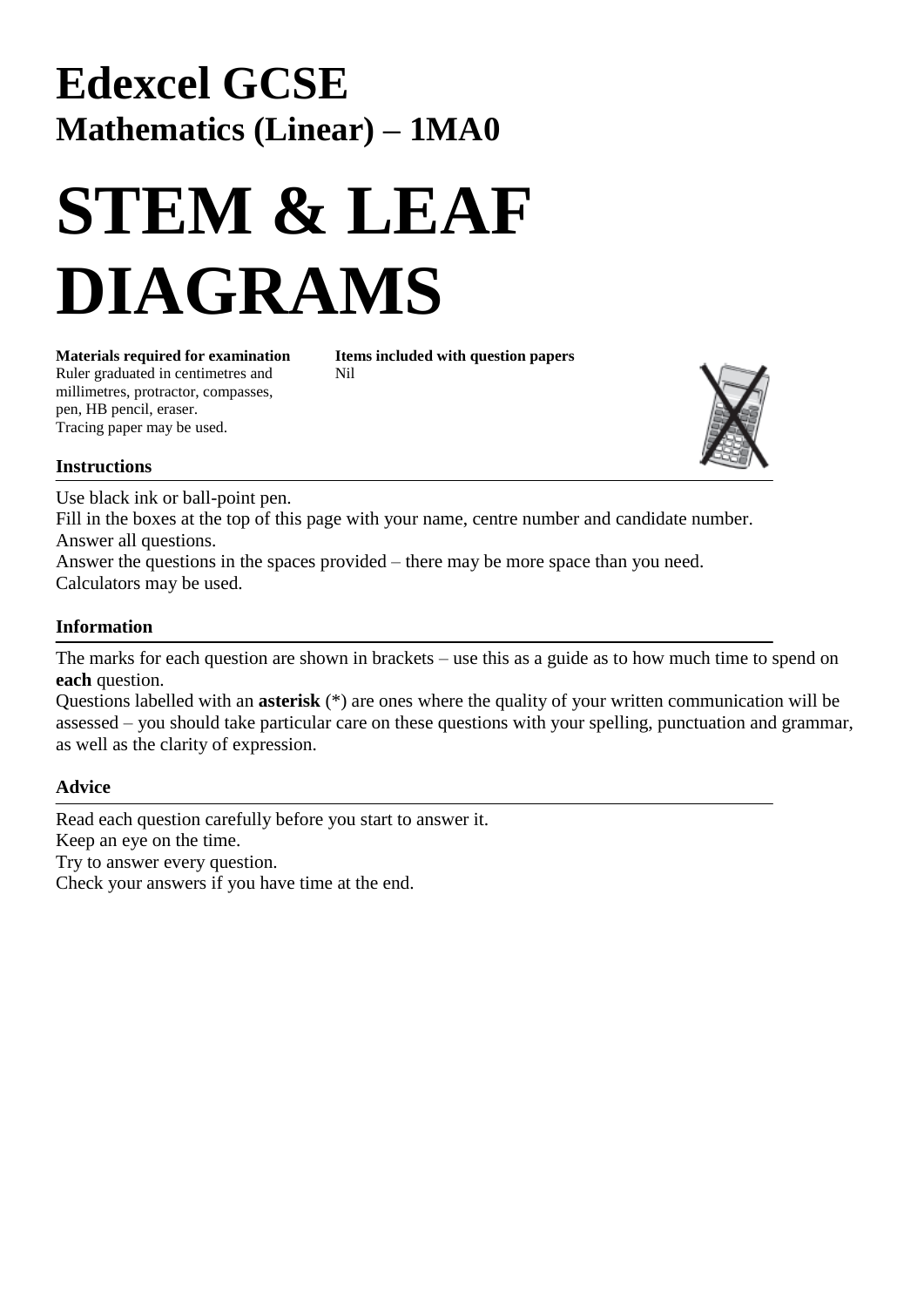**1. 3.** Here are the ages, in years, of 15 students.

- 19 18 20 25 37
- 33 21 17 29 20

42 18 23 37 22

Show this information in an ordered stem and leaf diagram.



## **(3 marks)**

**(3)**

**2.** Jo measured the times in seconds it took 18 students to run 400 m. Here are the times.

| 67 | - 78 | - 79 | 98 | 96 | 103 |
|----|------|------|----|----|-----|
| 75 | 85   | 94   | 92 | 61 | 80  |
| 82 | 86   | 90   | 95 | 90 | -89 |

**\_\_\_\_\_\_\_\_\_\_\_\_\_\_\_\_\_\_\_\_\_\_\_\_\_\_\_\_\_\_\_\_\_\_\_\_\_\_\_\_\_\_\_\_\_\_\_\_\_\_\_\_\_\_\_\_\_\_\_\_\_\_\_\_\_\_\_\_\_\_\_\_\_\_**

(a) Draw an ordered stem and leaf diagram to show this information.



### (b) Work out the median.

| seconds     |  |
|-------------|--|
| (2)         |  |
| $(5$ marks) |  |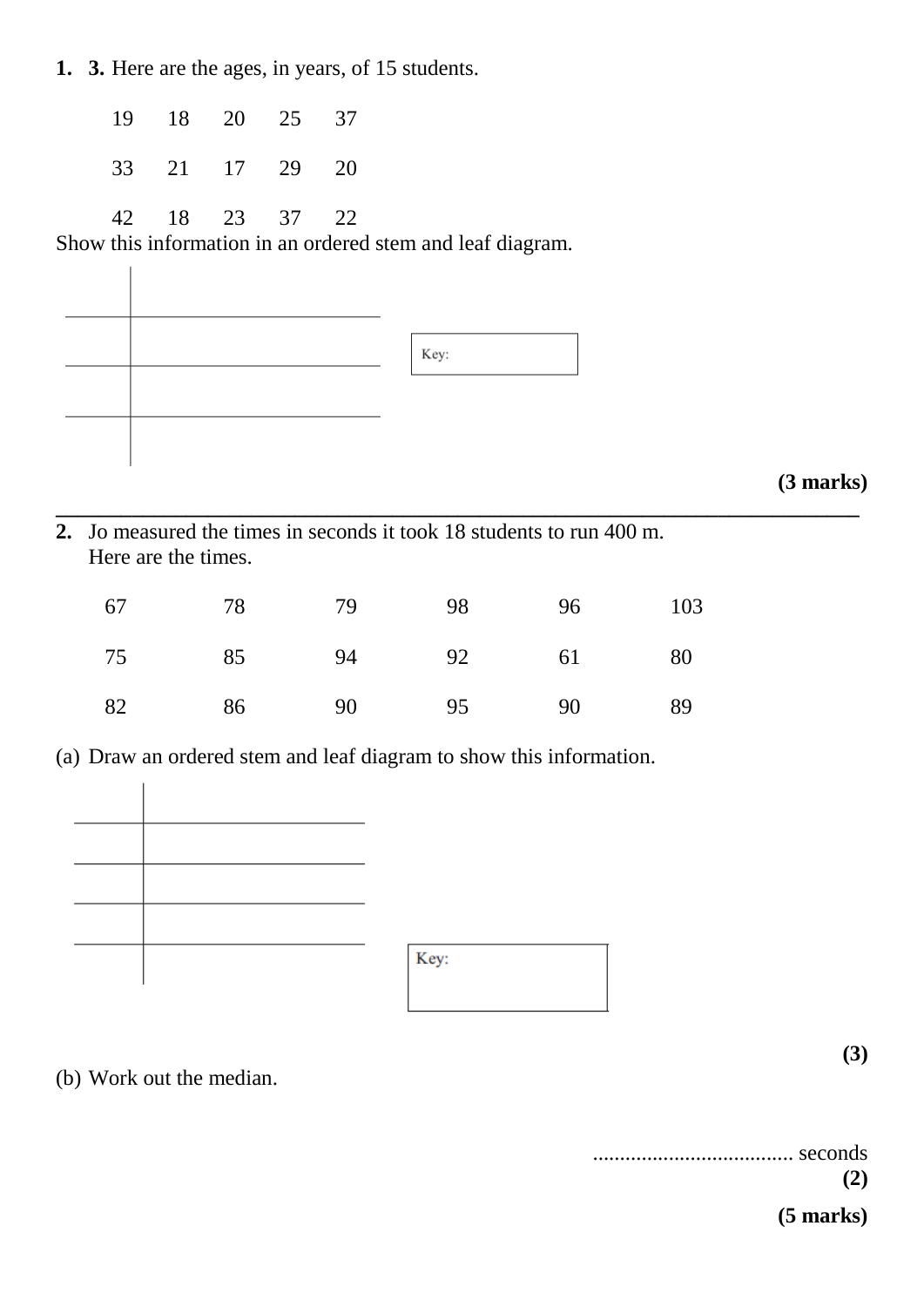**3.** Here are the speeds, in miles per hour, of 16 cars.

|  | 31 52 43 49 36 35 33 29 |  |  |
|--|-------------------------|--|--|
|  | 54 43 44 46 42 39 55 48 |  |  |

Draw an ordered stem and leaf diagram for these speeds.

**(4 marks)**

**4.** Here are some people's ages in years.

|  | 62 27 33 44 47 |  |
|--|----------------|--|
|  | 30 22 63 67 54 |  |
|  | 69 56 63 50 25 |  |
|  | 31 63 42 48 51 |  |

In the space below, draw an ordered stem and leaf diagram to show these ages.

**\_\_\_\_\_\_\_\_\_\_\_\_\_\_\_\_\_\_\_\_\_\_\_\_\_\_\_\_\_\_\_\_\_\_\_\_\_\_\_\_\_\_\_\_\_\_\_\_\_\_\_\_\_\_\_\_\_\_\_\_\_\_\_\_\_\_\_\_\_\_\_\_\_\_**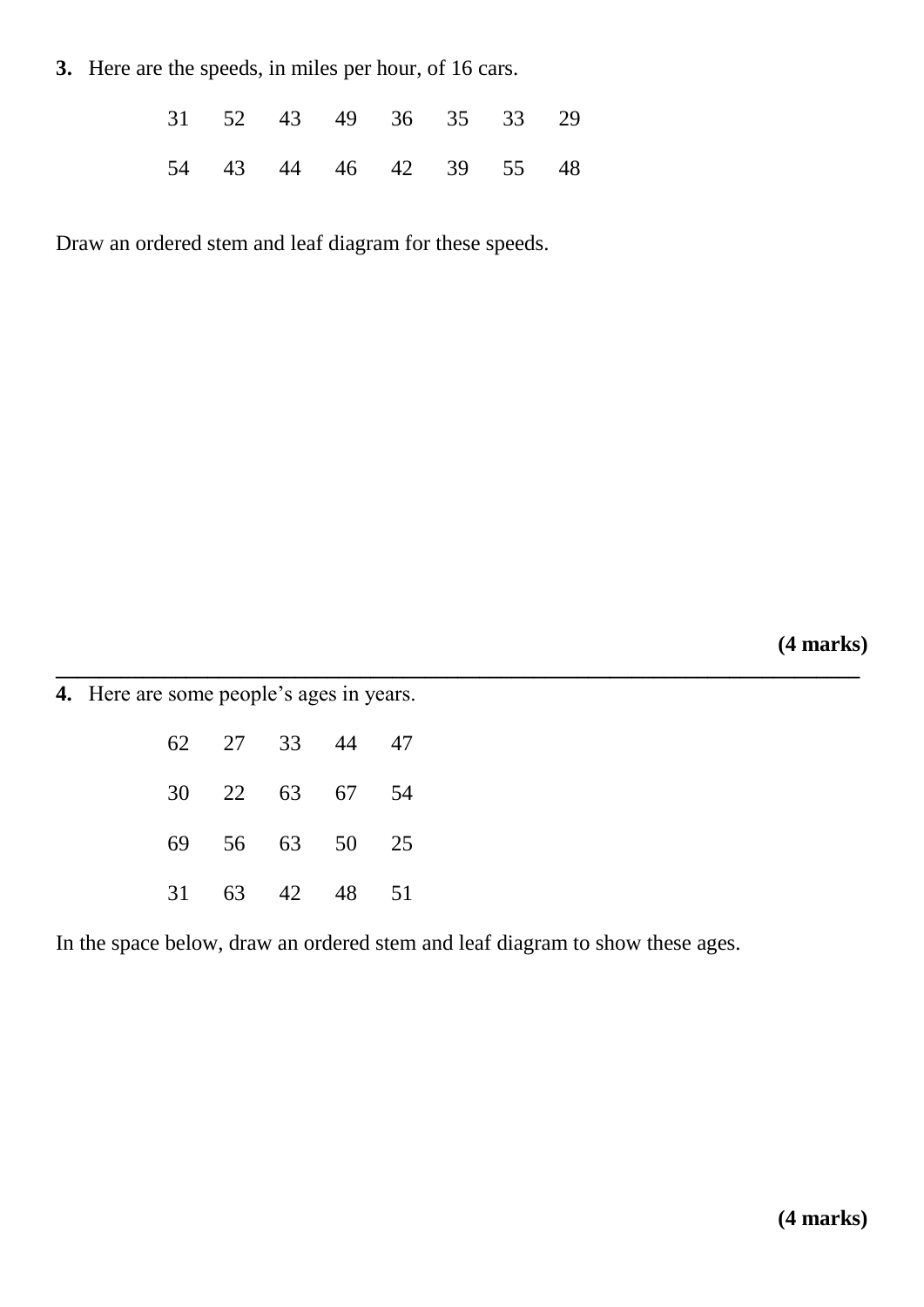**5.** Jim did a survey on the lengths of caterpillars he found on a field trip. Information about the lengths is given in the stem and leaf diagram.

> $1 \mid 3 \mid 5 \mid 7 \mid 7$  $2 | 0 6 8 8 8 9$  $3 \mid 1 \; 5 \; 5 \; 5 \; 5 \; 6 \; 8 \; 9$  $4 \mid 1 \quad 5$ 5 2

Key: 5|2 means 5.2 cm

Work out the median.

............................... cm

**(2 marks)**

**6.** Here are the times, in minutes, taken to solve a puzzle.

|  |  |  | 5 10 15 12 8 7 20 35 24 15   |  |  |
|--|--|--|------------------------------|--|--|
|  |  |  | 20 33 15 24 10 8 10 20 16 10 |  |  |

(a) In the space below, draw a stem and leaf diagram to show these times.

\_\_\_\_\_\_\_\_\_\_\_\_\_\_\_\_\_\_\_\_\_\_\_\_\_\_\_\_\_\_\_\_\_\_\_\_\_\_\_\_\_\_\_\_\_\_\_\_\_\_\_\_\_\_\_\_\_\_\_\_\_\_\_\_\_\_\_\_\_\_\_\_\_\_

(b) Find the median time to solve this puzzle.

………………………. mins

**(2)**

**(3)**

\_\_\_\_\_\_\_\_\_\_\_\_\_\_\_\_\_\_\_\_\_\_\_\_\_\_\_\_\_\_\_\_\_\_\_\_\_\_\_\_\_\_\_\_\_\_\_\_\_\_\_\_\_\_\_\_\_\_\_\_\_\_\_\_\_\_\_**(5marks)**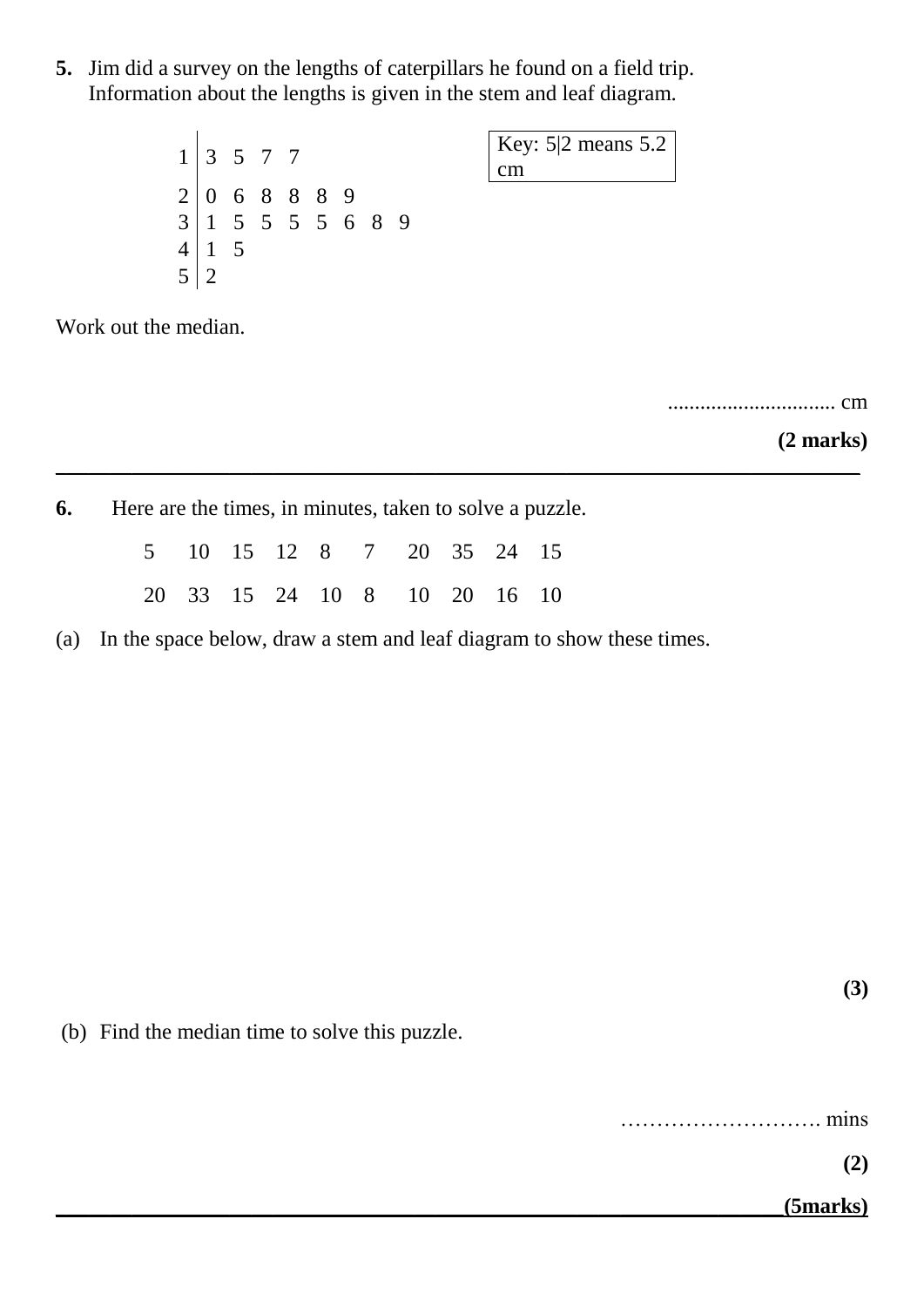**7.** Jan measures the heights, in millimetres, of 20 plants in her greenhouse. Here are her results.

| 178 | 189 | 147 | 147 | 166 |
|-----|-----|-----|-----|-----|
| 167 | 153 | 171 | 164 | 158 |
| 189 | 166 | 165 | 155 | 152 |
| 147 | 158 | 148 | 151 | 172 |

Complete the stem and leaf diagram to show this information.

| Leaf |
|------|
|      |
|      |
|      |
|      |
|      |
|      |

#### \_\_\_\_\_\_\_\_\_\_\_\_\_\_\_\_\_\_\_\_\_\_\_\_\_\_\_\_\_\_\_\_\_\_\_\_\_\_\_\_\_\_\_\_\_\_\_\_\_\_\_\_\_\_\_\_\_\_\_\_\_\_\_\_\_\_(**4 marks)**

**8.** Anil counted the number of letters in each of 30 sentences in a newspaper.

Anil showed his results in a stem and leaf diagram.

0 8 8 9  $1 \ 1 \ 2 \ 3 \ 4 \ 4 \ 8 \ 9$ 2 0 3 5 5 7 7 8 3 2 2 3 3 6 6 8 8 4 1 2 3 3 5

| Key $4 1$ | stands for 41 letters |  |
|-----------|-----------------------|--|
|-----------|-----------------------|--|

| (a) | Write down the number of sentences with 36 letters. |  |
|-----|-----------------------------------------------------|--|
|     | (b) Work out the range.                             |  |
| (c) | Work out the median.                                |  |
|     |                                                     |  |

**(4 marks)**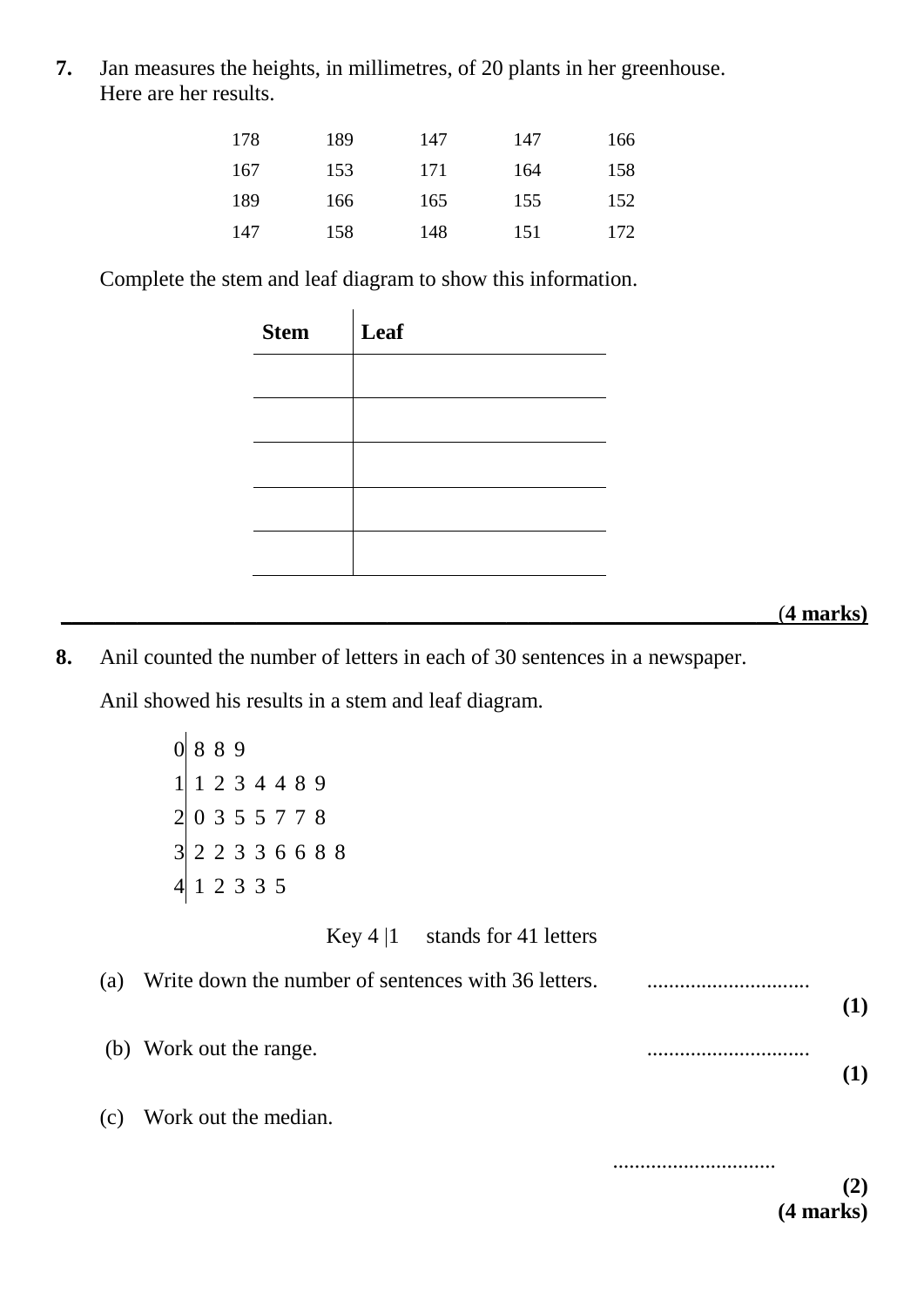**9.** Here are the weights, in kilograms, of 15 parcels.

1.1 1.7 2.0 1.0 1.1 0.5 3.3 2.0 1.5 2.6 3.5 2.1 0.7 1.2 0.6

Draw a stem and leaf diagram to show this information.

**(Total 3 marks)**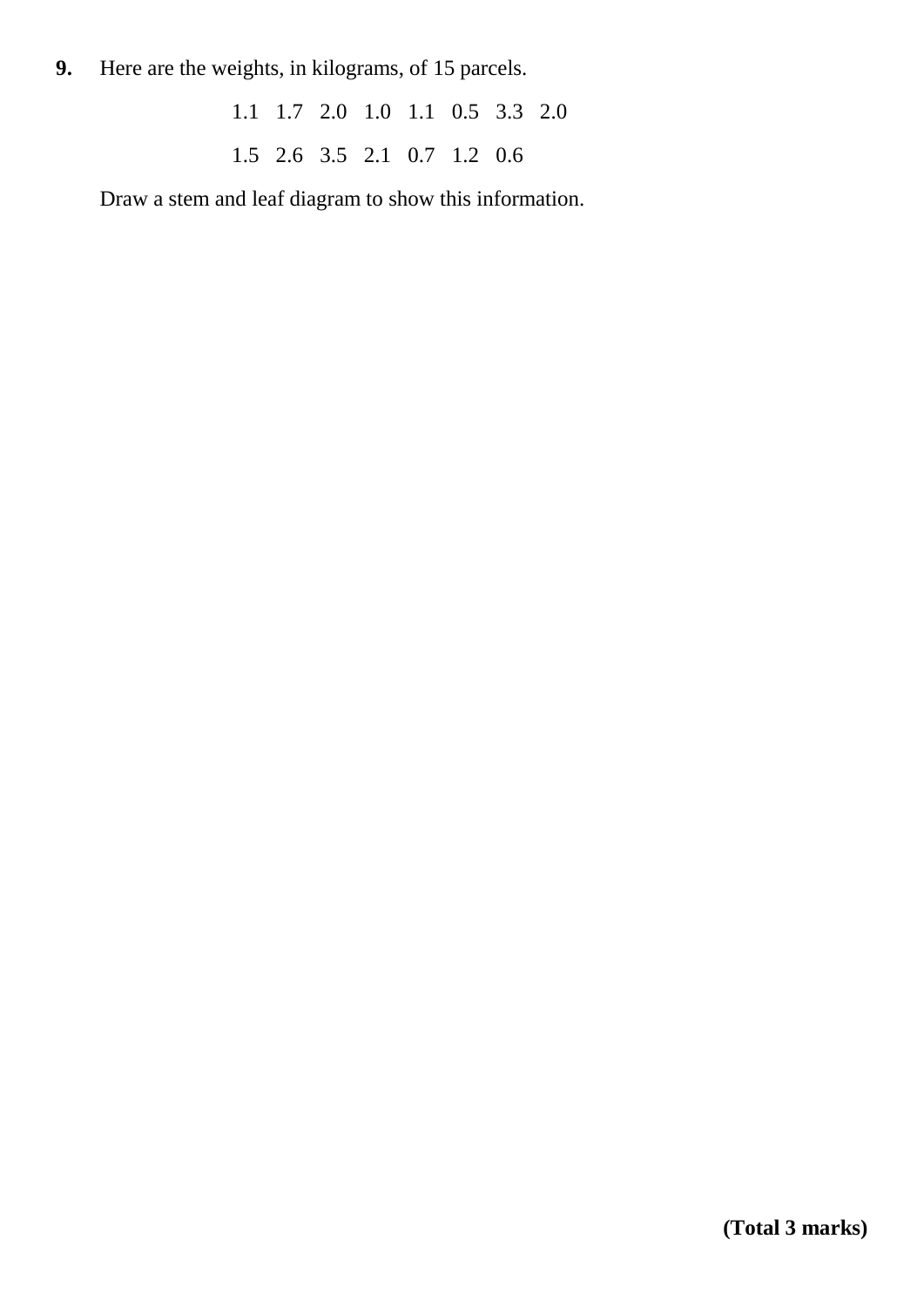**10.** Janine recorded the times, in seconds, for each of 15 people to do a puzzle. Here are her results.

| 90 81 78 83 68 |  |  |
|----------------|--|--|
| 75 79 81 69 87 |  |  |
| 76 91 67 73 81 |  |  |

(a) Complete the ordered stem and leaf diagram and key to show these results.



**(3)**

Janine says "To find the median time, you add all the results and divide by 15" Janine is **wrong**.

|  | (b) (i) Explain how to find the median. |
|--|-----------------------------------------|
|  | $\cdot \cdot$                           |
|  |                                         |
|  |                                         |
|  |                                         |
|  |                                         |
|  | (ii) Find the median.                   |

...................................... s

**(2) (Total 5 marks)**